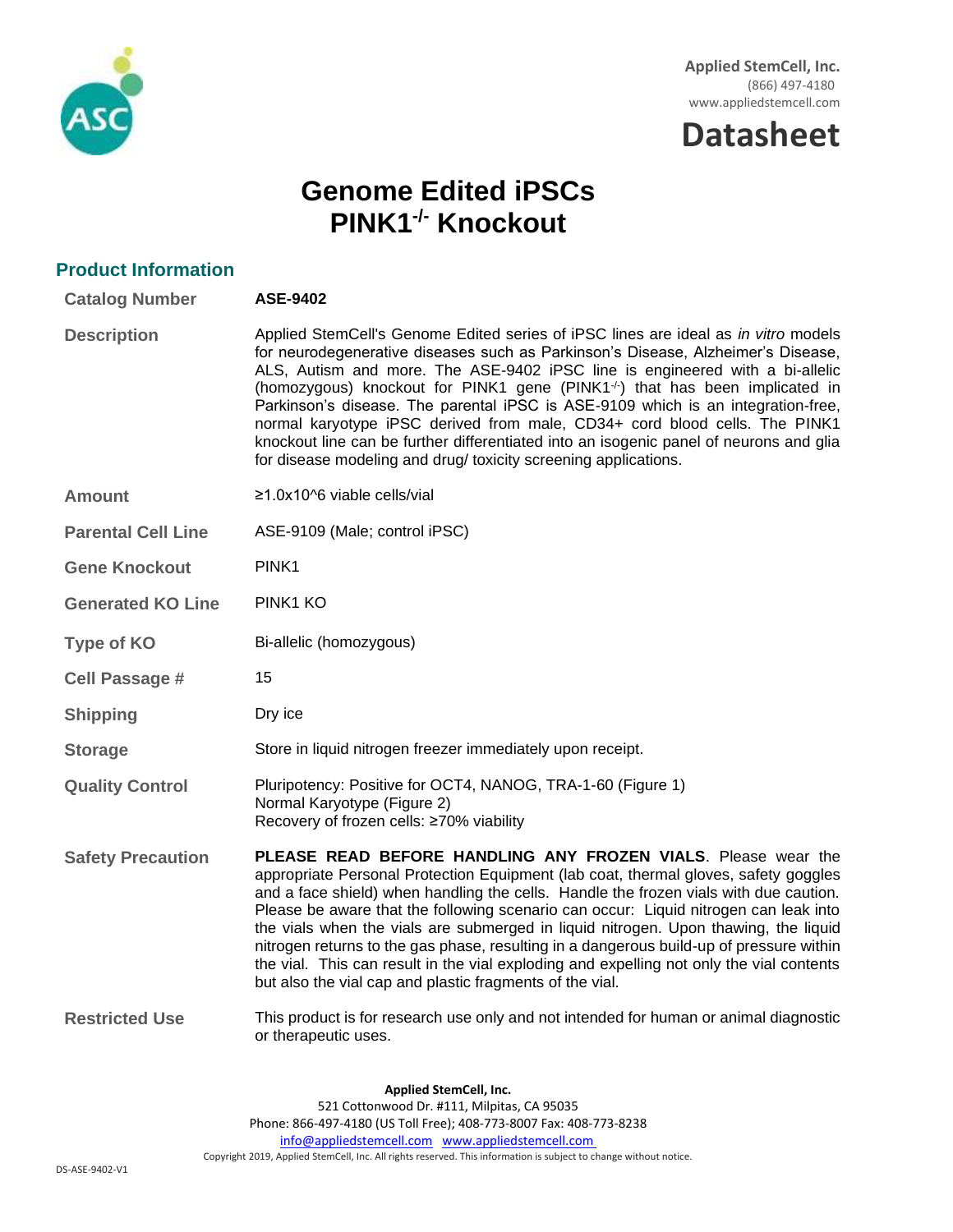## **Characterization of Genome Edited iPSC Lines**

## **Expression of Pluripotency Markers**



Figure 1. Expression of pluripotency markers in PINK1<sup>-/-</sup> iPSC line. The homozygous knockout iPSC line, PINK1<sup>-/-</sup> expresses pluripotency markers OCT4, NANOG, and TRA-1-60, indicating pluripotency of the iPSC line after genome editing. Nucleus stained with DAPI (blue).

#### **Karyotype Analysis**





Figure 2. Karyotype analysis of PINK1<sup>-/-</sup> iPSC line indicates normal karyotype and no clonal abnormalities in the iPSC line at the stated band level of resolution, after genome editing.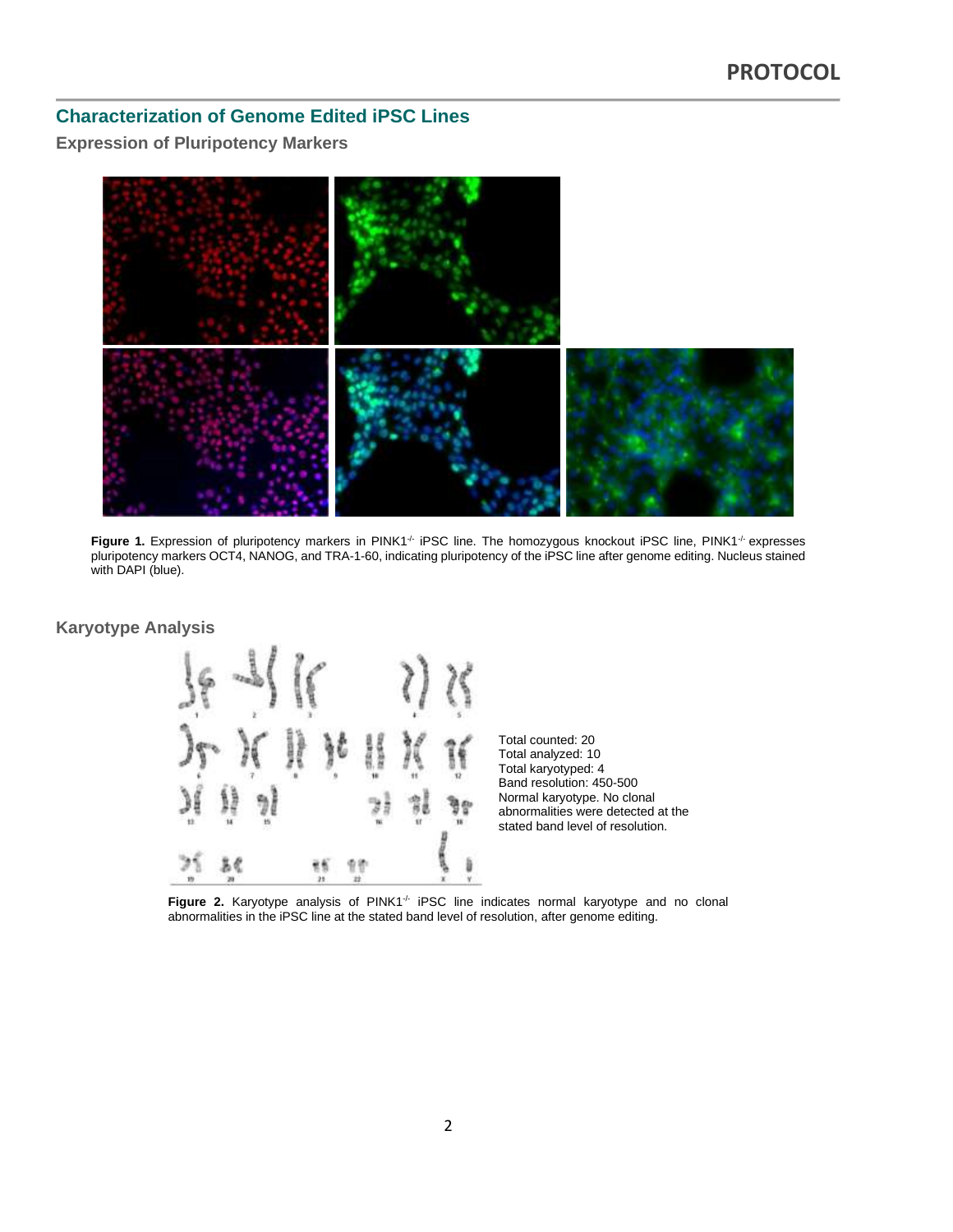**Genotyping of PINK1-/- iPSC Line**

#### **PINK1 -/- (Homozygous) Knockout**

Allele 1: deletion of 4 bp (AACC) Allele 2: deletion of 1 bp (T)

WT: CATGCCTACATTGCCCCAGAACCTGGAGGTGACAAAGAG

A1: CATGCCTACATTGCCCCAG----TGGAGGTGACAAAGAG

A2: CATGCCTACATTGCCCCAGAACC-GGAGGTGACAAAGAG

**Figure 3.** Sequence alignment between parental/ control iPSC line (ASE-9109; male) and PINK1<sup>-/-</sup> clone. The homozygous knockout clone shows a 4 bp deletion in allele 1 and a 1 bp deletion in allele 2 as compared to wild type (WT) sequence in parental iPSC line.

## **Additional Reagents Required but not Provided**

- Rock Inhibitor, Reprocell, Cat# 04-0012
- mTeSR™1 Feeder Free Media, STEMCELL Technologies, Cat# 05850
- BD Matrigel™ hESC-qualified Matrix Features, BD Biosciences, Cat# 354277
- DMEM, Life Technologies, Cat# 11995081
- Accutase, Life Technologies, Cat# A1110501
- NutriFreez D10 Cryopreservation Medium, Reprocell, Cat# 01-0020-50

## **Equipment Required**

| <b>Equipment</b>                  | <b>Specifications</b>                                                                                                   |  |
|-----------------------------------|-------------------------------------------------------------------------------------------------------------------------|--|
| Centrifuge                        | (e.g. Thermo Centra IEC CL2)                                                                                            |  |
| <b>Conical Tubes</b>              | Polystyrene Conical Tube 15 mL, Corning Inc., Cat # 430790<br>Polystyrene Conical Tube 50 mL, Corning Inc., Cat# 176740 |  |
| <b>Cell Counter/Hemocytometer</b> |                                                                                                                         |  |
| <b>Cell Culture Dishes</b>        | 60mm/15mm, Corning Inc., Cat# 430196                                                                                    |  |

#### **Protocol**

All steps must be performed according to standards required for sterile cell culture work.

**1. Handling Upon Receiving**

Applied StemCell's Genome Edited iPSCs are shipped on dry ice at ambient temperature. Single or multiple vials with cryopreserved cells are packed in a transparent bag, which is buried in dry ice. Upon receiving the product, check the integrity of the packages and the presence of dry ice (contact Applied StemCell, if the integrity of a package has been compromised, e.g. no dry ice in the package).

Cells can be plated immediately after arrival or transferred into liquid nitrogen. Do not remove the vials from dry ice during transportation to storage units. Immediately transfer components (especially the cryopreserved iPSCs) to storage units, avoiding prolonged exposure to room temperature.

**2. Coating Cell Culture Dishes or Flasks with BD Matrigel hESC-qualified Matrix Substrate**

Please read producer's manual for handling BD Matrigel hESC-qualified Matrix.

*Important producer's notes:*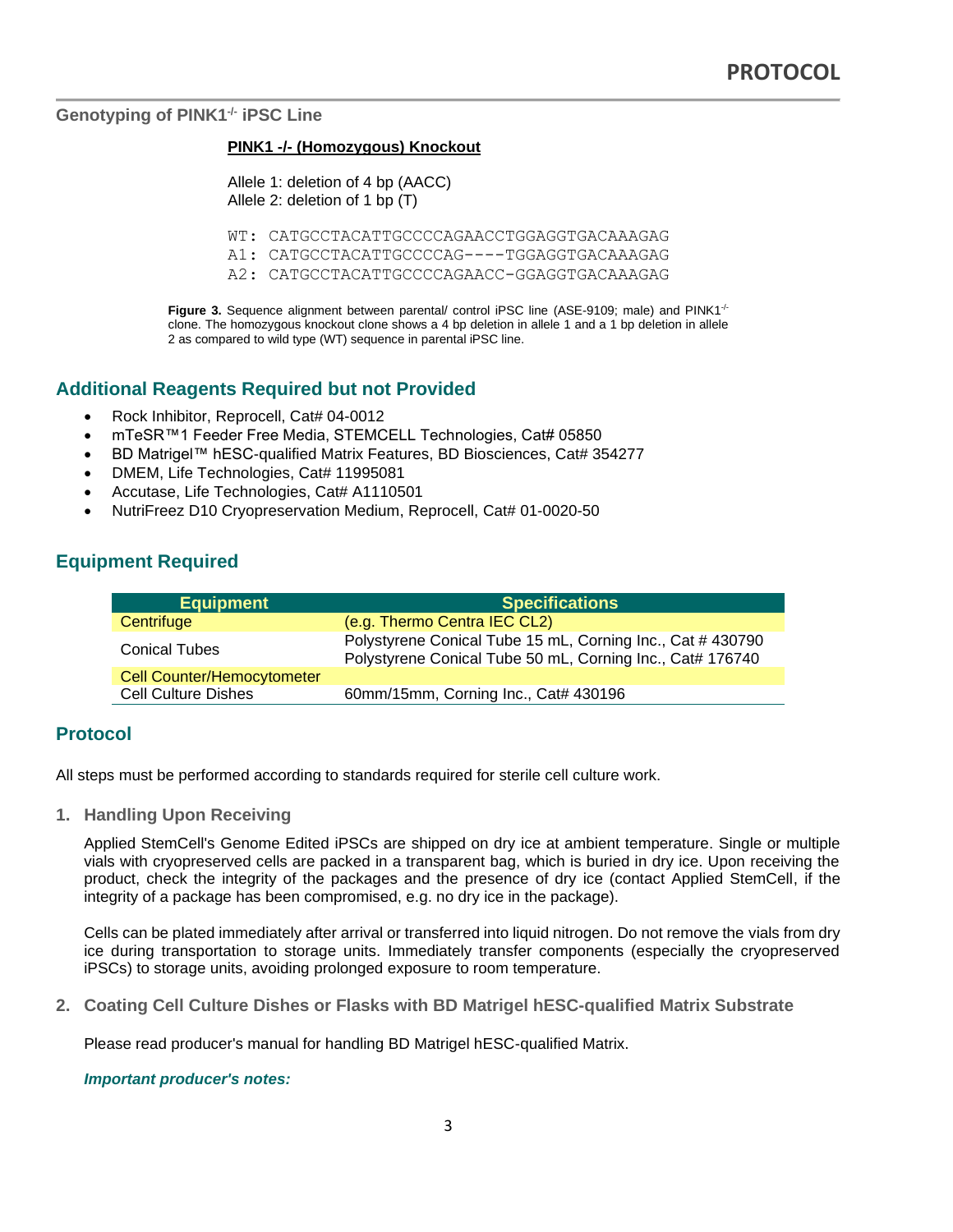*It is extremely important that BD Matrigel hESC- qualified Matrix and all culture ware or media coming in contact*  with Corning Matrigel hESC-qualified Matrix should be pre-chilled/ice-cold since BD Matrigel hESC-qualified *Matrix will start to gel above 10°C.*

*The dilution is calculated for each lot based on the protein concentration. Prepare aliquots according to the dilution factor provided on the Certificate of Analysis (use 1.5-2.0 mL tubes). The volume of the aliquots is typically between 270-350 μL.*

- 2.1 Pre-chill pipettes tips and dishes at 4°C.
- 2.2 Thaw an aliquot (typically between 270-350 μL) of BD Matrigel hESC-qualified Matrix at 4°C (approximately 45-60 minutes).
- 2.3 Transfer the aliquot on ice into biological safety cabinet.
- 2.4 Prepare a 25 mL aliquot of cold DMEM in 50 mL conical tube and keep on ice.
- 2.5 Using p1000 micropipette, transfer 1000 μL of the cold DMEM from the above tube into the tube with Matrigel and mix up and down several times. Transfer the Matrigel solution to the 50 mL conical tube containing cold DMEM and mix several times with a serological pipette (keep on ice).
- 2.6 Immediately, coat pre-chilled culture dishes with Matrigel/DMEM solution (volume 120-150 μL/cm<sup>2</sup> ).
- 2.7 Distribute coating matrix evenly and incubate at room temperature (15-25°C) for at least 1 hour before use.
- 2.8 Coated dishes can be used immediately or can be stored at 4°C for up to 7 days (aseptic conditions).

#### **Table 1. Recommended volumes of coating reagents for various vessels.**

| <b>Vessel</b>      | <b>Approx. Surface</b><br><b>Area</b> | <b>Matrigel</b> |
|--------------------|---------------------------------------|-----------------|
| 96 well plate      | $0.33$ cm <sup>2</sup> /well          | 50 µL/well      |
| 4 or 24 well plate | 2 cm <sup>2</sup> /well               | 250 µL/well     |
| 35 mm dish         | $10 \text{ cm}^2$                     | $1.5$ mL        |
| 60 mm dish         | $20 \text{ cm}^2$                     | $2.5$ mL        |

- **3. Recovering iPSC from Frozen Stock (Feeder free, Single Cell Suspension)**
	- 3.1 Pre-warm mTESR1 culture medium to 37°C and supplement the medium with 10 μm (final concentration of ROCK inhibitor).
	- 3.2 Pre-warm Matrigel coated dishes.
	- 3.3 Pipette out 5 mL of the above medium into a 15 mL conical tube.
	- 3.4 Transfer a vial with frozen iPSC (on dry ice) to the operation side and thaw cells immediately in 37°C degree water bath until only a small piece of ice is still visible (approximately 1-1.5 minutes).
	- 3.5 Transfer the vial to the biological safety cabinet and transfer thawed iPSC slowly and drop-wise into a 15 mL conical tube containing 5 mL of pre-warmed mTESR1 + ROCK medium under constant swirling.
	- 3.6 Wash the cryo-vial with additional 1 mL of medium and transfer to the same 15 mL tube.
	- 3.7 Centrifuge cells at 1000 rpm for 5 minutes.
	- 3.8 Aspirate supernatant carefully without disturbing the pelleted cells and re-suspend the pellet carefully but thoroughly (5-6 up and down mixes) in 5 mL of fresh mTESR1 + ROCK medium using 5 mL serological or p1000 micro-pipette with a long tip.
	- 3.9 Count the cells (optional).
	- 3.10 Aspirate Matrigel solution from coated dishes and immediately seed iPSC at 8 x 10^4-15 x 10^4 cells/cm<sup>2</sup> (do not allow the matrix to dry out). We recommend seeding the entire vial onto one 60 mm dish.

#### *Optional: Aspirate Matrigel before the cells are thawed and add enough medium to cover the bottom of the culture dish.*

3.11 Distribute cells evenly by performing cross-like moves and place dish(es) in 37°C / 5°CO<sup>2</sup> cell culture